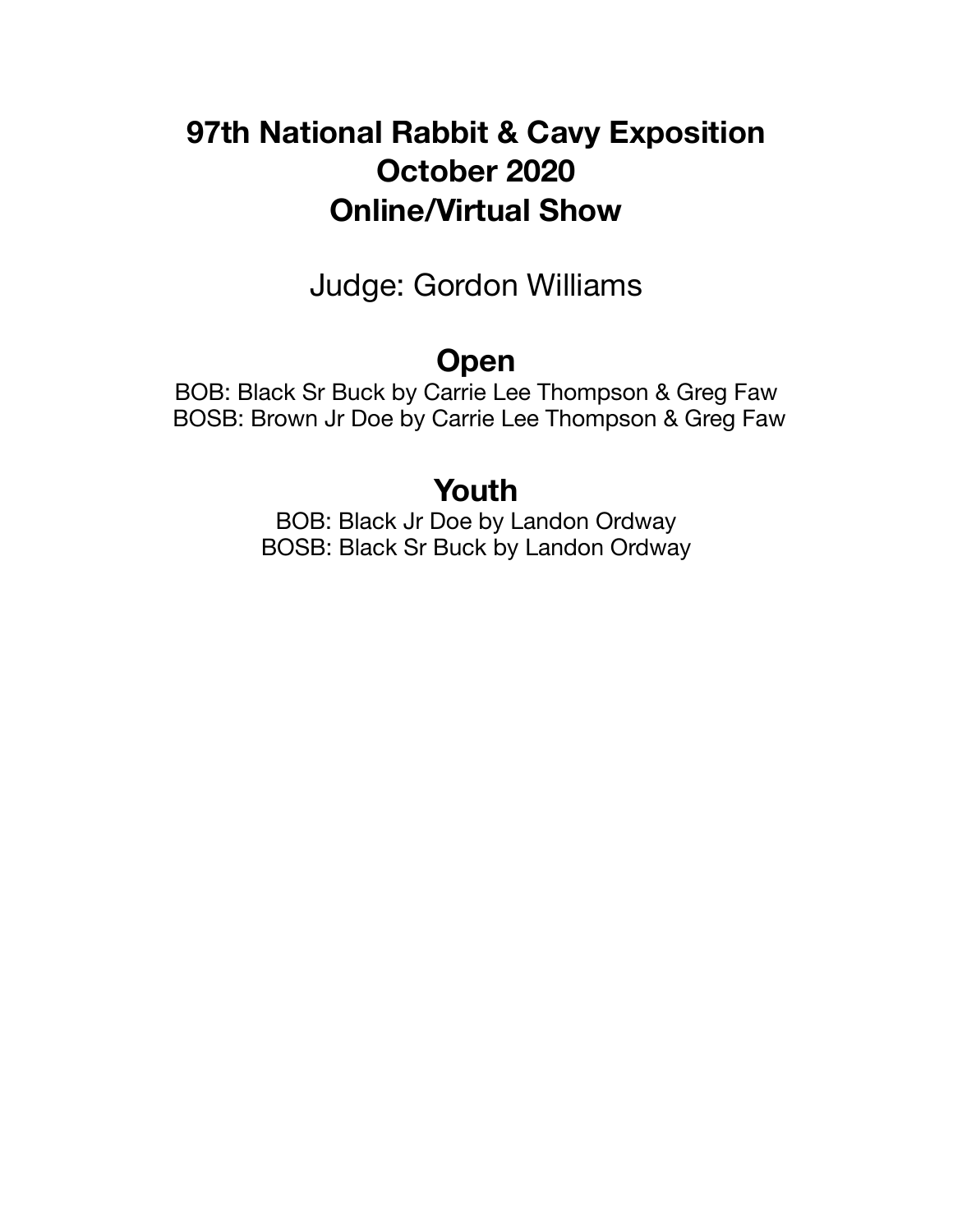# **OPEN**

11 shown by 5 exhibitors

BOB: Black Sr Buck by Carrie Lee Thompson & Greg Faw BOSB: Brown Jr Doe by Carrie Lee Thompson & Greg Faw

## **BLACK**

6 shown by 4 exhibitors

BOV: Carrie Lee Thompson & Greg Faw BOSV: Kathy Mannweiler

## **Senior Buck (2 by 2 exhibitors)**

1. Carrie Lee Thompson & Greg Faw - BOV/BOB 2. Kathy Mannweiler

### **Senior Doe (3 by 2 exhibitors)**

1. Ali Price 2. Ali Price 3. Tonya Taylor

# **Junior Buck - NONE**

# **Junior Doe (1 by 1 exhibitor)**

1. Kathy Mannweiler - BOSV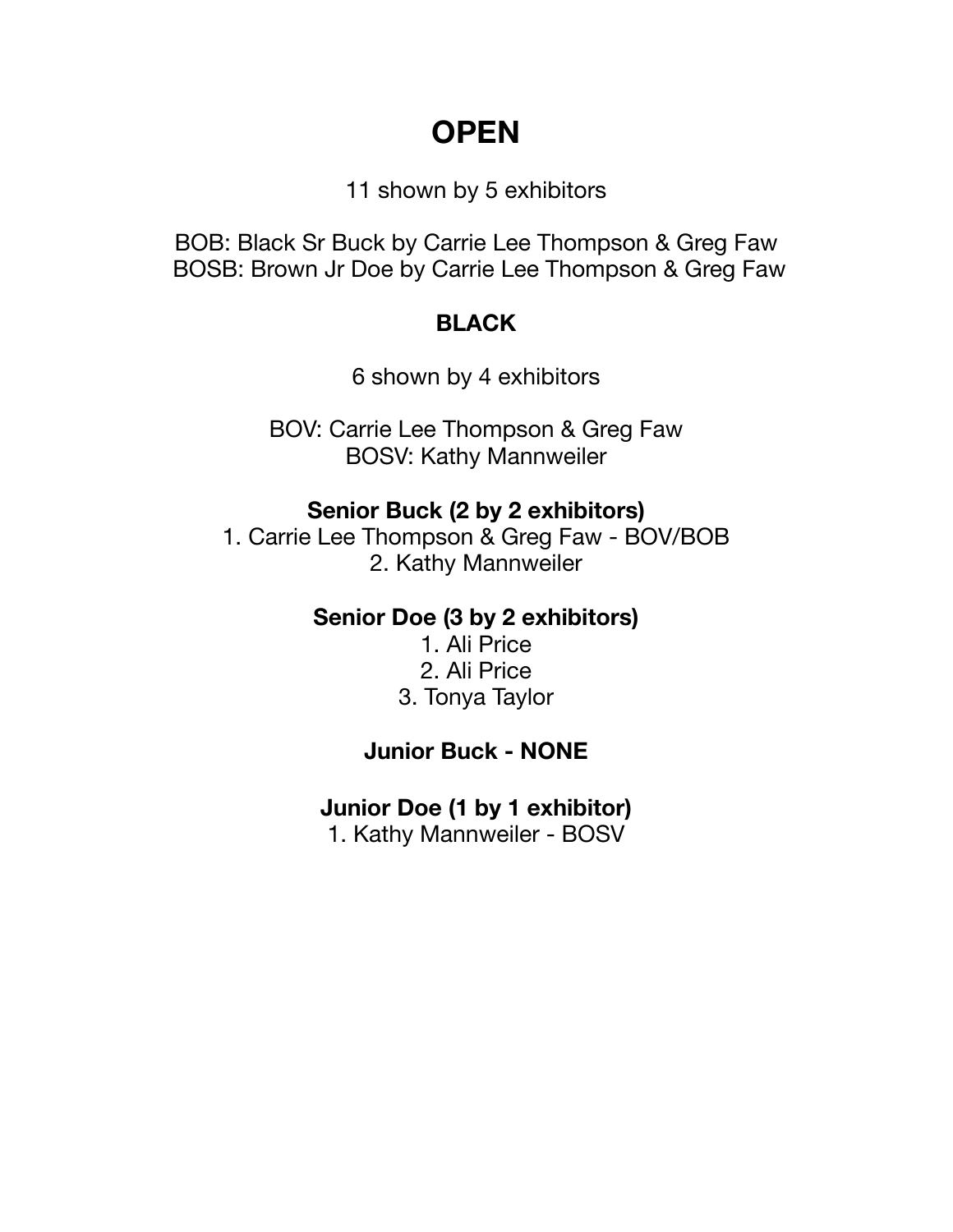### **BROWN**

2 shown by 2 exhibitors

BOV: Carrie Lee Thompson & Greg Faw BOSV: Kathy Mannweiler

**Senior Buck - NONE** 

**Senior Doe - NONE** 

### **Junior Buck (1 by 1 exhibitor)**

1. Kathy Mannweiler - BOSV

**Junior Doe ( 1 by 1 exhibitor)**  1. Carrie Lee Thompson & Greg Faw - BOV/BOSB

### **FAWN**

3 shown by 2 exhibitors

BOV: Carrie Lee Thompson & Greg Faw BOSV: G. Joseph Colucci

**Senior Buck (1 by 1 exhibitor)** 

1. Carrie Lee Thompson & Greg Faw - BOV

**Senior Doe - NONE** 

**Junior Buck ( 1 by 1 exhibitor)**  1. G. Joseph Colucci

**Junior Doe (1 by 1 exhibitor)** 

1. G. Joseph Colucci - BOSV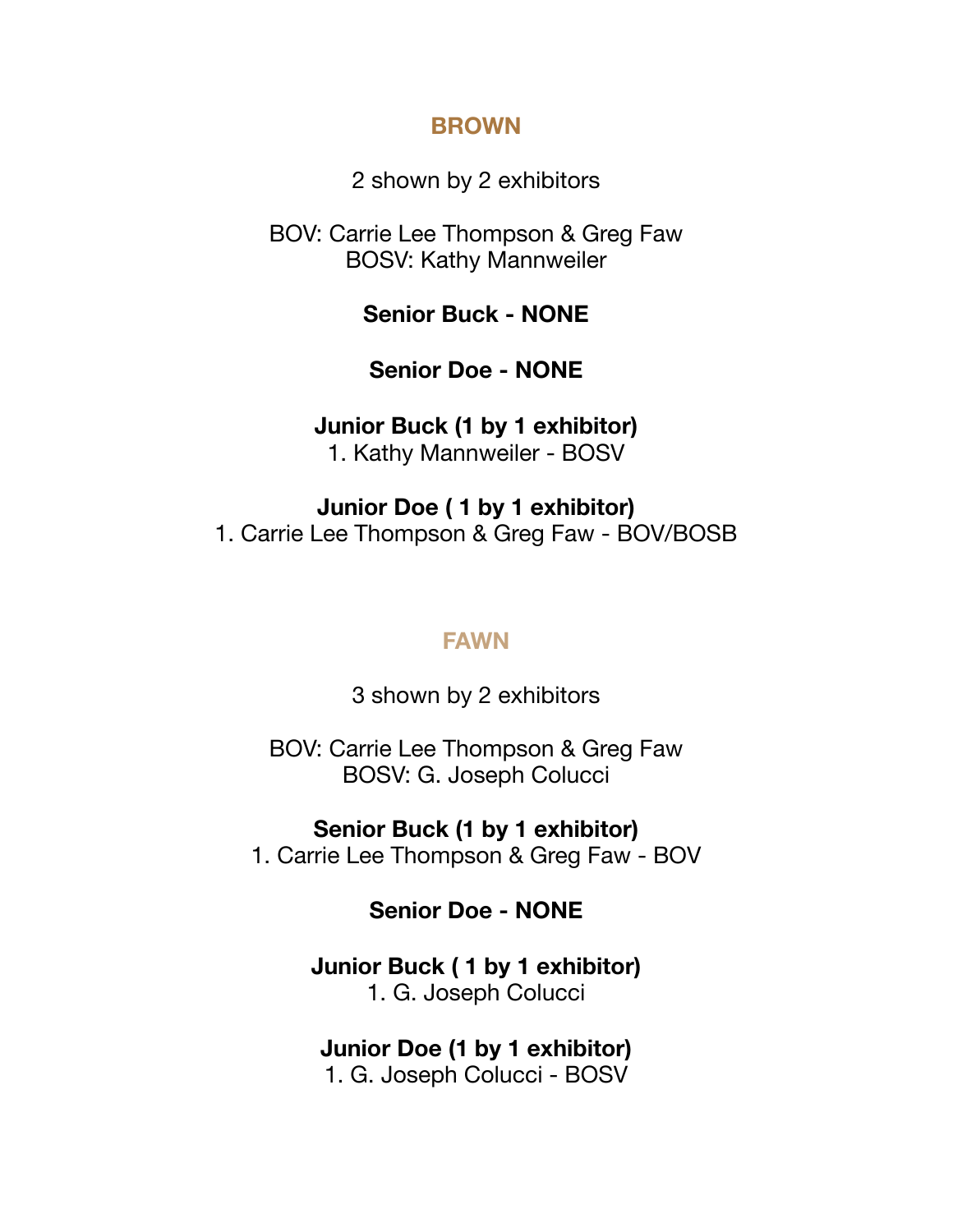# **YOUTH**

18 shown by 5 exhibitors

BOB: Black Jr Doe by Landon Ordway BOSB: Brown Sr Buck by Landon Ordway

## **BLACK**

14 shown by 3 exhibitors

BOV: Landon Ordway BOSV: Landon Ordway

## **Senior Buck (4 by 1 exhibitor)**

- 1. Landon Ordway BOSV/BOSB
	- 2. Landon Ordway
	- 3. Landon Ordway
	- 4. Landon Ordway

### **Senior Doe (1 by 1 exhibitor)**

1. Megan, Brock, & Brandon Grayless

# **Junior Buck (5 by 2 exhibitors)**

- 1. Landon Ordway
- 2. Evyenia Lawley
- 3. Landon Ordway
- 4. Landon Ordway
- 5. Landon Ordway

### **Junior Doe (4 by 1 exhibitor)**

- 1. Landon Ordway BOV/BOB
	- 2. Landon Ordway
	- 3. Landon Ordway
	- 4. Landon Ordway